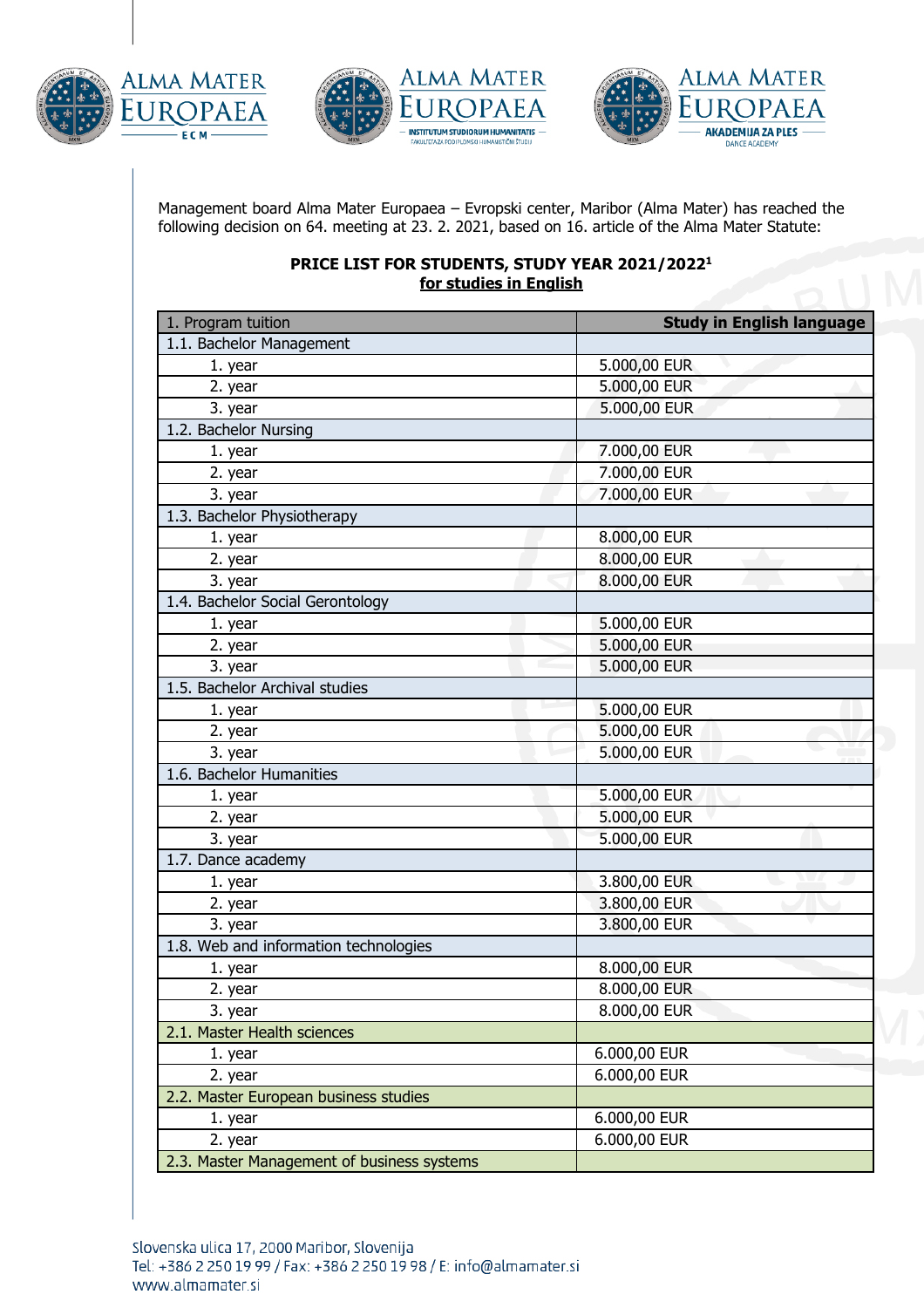







| 1. year                                               | 6.000,00 EUR |
|-------------------------------------------------------|--------------|
| 2. year                                               | 6.000,00 EUR |
| 2.4. Master Social gerontology                        |              |
| 1. year                                               | 6.000,00 EUR |
| 2. year                                               | 6.000,00 EUR |
| 2.5. Master Environmental sciences                    |              |
| 1. year                                               | 6.000,00 EUR |
| 2. year                                               | 6.000,00 EUR |
| 2.6. Master Archival studies and documentation        |              |
| 1. year                                               | 6.000,00 EUR |
| 2. year                                               | 6.000,00 EUR |
| 2.7. Master Humanities                                |              |
| 1. year                                               | 6.000,00 EUR |
| 2. year                                               | 6.000,00 EUR |
| 2.8. Master Online science and technologies           |              |
| 1. year                                               | 6.000,00 EUR |
| 2. year                                               | 6.000,00 EUR |
| 2.9. Master Dance science studies                     |              |
| 1. year                                               | 2.500,00 EUR |
| 2. year                                               | 2.500,00 EUR |
| 3.1. Ph.D. program Social gerontology                 |              |
| 1. year                                               | 8.000,00 EUR |
| 2. year                                               | 8.000,00 EUR |
| 3. year                                               | 8.000,00 EUR |
| 3.2. Ph.D. program Strategic Communication Management |              |
| 1. year                                               | 8.000,00 EUR |
| 2. year                                               | 8.000,00 EUR |
| 3. year                                               | 8.000,00 EUR |
| 3.3. Ph.D. program Project management                 |              |
| 1. year                                               | 6.000,00 EUR |
| 2. year                                               | 6.000,00 EUR |
| 3. year                                               | 6.000,00 EUR |
| 3.4. Ph.D. program Humanities                         |              |
| 1. year                                               | 8.000,00 EUR |
| 2. year                                               | 8.000,00 EUR |
| 3. year                                               | 8.000,00 EUR |
| 3.5. Ph.D. program Physical Therapy                   |              |
| 1. year                                               | 8.000,00 EUR |
| 2. year                                               | 8.000,00 EUR |
| 3. year                                               | 8.000,00 EUR |
| 3.6. Ph.D. program Archives Management                |              |
| 1. year                                               | 8.000,00 EUR |
| 2. year                                               | 8.000,00 EUR |
| 3. year                                               | 8.000,00 EUR |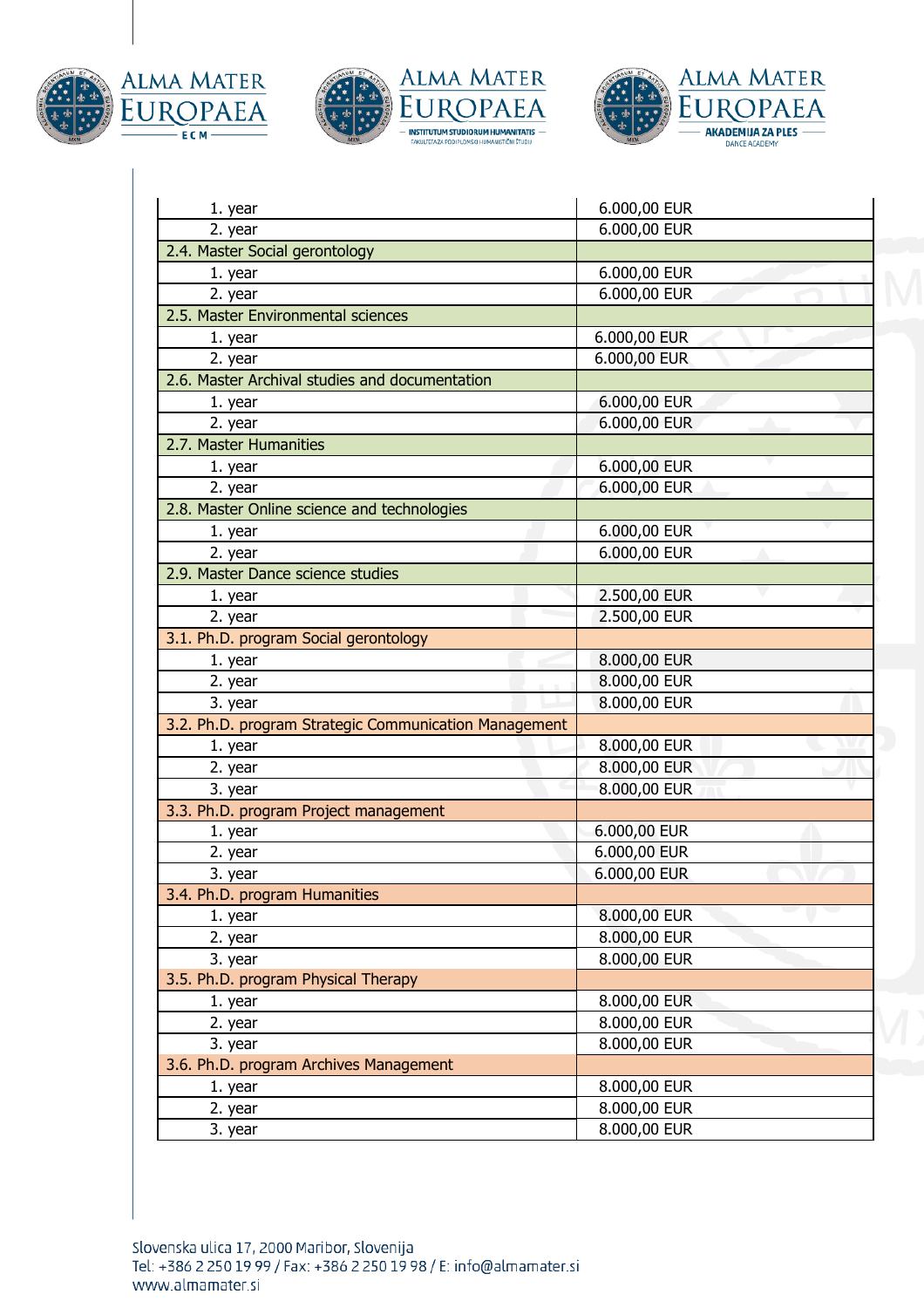





Prices are valid and studies are performed if there are:

- min. 30 students on individual BA program
- min. 20 students on individual MA program
- min. 10 students on individual Ph.D program

| <b>OTHER FEES</b>                                                                                  |                                                                                                          |
|----------------------------------------------------------------------------------------------------|----------------------------------------------------------------------------------------------------------|
| 1.<br><b>Study year repetition</b>                                                                 | 1/3 of whole tuition                                                                                     |
| Registration fee/enrollment fee (foreign students), which<br>2.                                    | <b>100,00 EUR</b>                                                                                        |
| <b>includes</b>                                                                                    |                                                                                                          |
| - Student identity card with label                                                                 | $\blacksquare$                                                                                           |
| - Contribution for using the IT program VIS                                                        |                                                                                                          |
| - Library membership fee                                                                           |                                                                                                          |
| - Enrollment documentation, enrollment certificates,                                               |                                                                                                          |
| transcript of records                                                                              |                                                                                                          |
| 2.1 Booklet of knowledge and skills (only in the Year 1 of<br><b>Physical Therapy and Nursing)</b> | <b>50,00 EUR</b>                                                                                         |
| 2.2 Duplicate of the Booklet of knowledge and skills                                               | <b>50,00 EUR</b>                                                                                         |
| 2.3 Disenrollment                                                                                  |                                                                                                          |
| 2.4 Cost of protective equipment (for students in<br>practical training)                           | The cost is charged<br>according to the actual<br>consumption and<br>requirements of each<br>institution |
| 3.<br><b>Exams</b>                                                                                 |                                                                                                          |
| 3.1 First and second taking of exams / partial exams                                               |                                                                                                          |
| 3.2 Third and any consecutive taking of exam before a board of<br>examiners                        | <b>100,00 EUR</b>                                                                                        |
| 3.3 Third and any consecutive taking of exam<br>- half of the exam<br>- third of the exam          | <b>50,00 EUR</b>                                                                                         |
| 3.4 Differential (bridge) exam                                                                     | <b>150,00 EUR</b>                                                                                        |
| 3.5 Untimely registration for and withdrawal from the exam/mid-<br>term, part of the exam          | <b>20,00 EUR</b>                                                                                         |
| 3.6 Commission exam                                                                                | 300,00 EUR                                                                                               |
| 3.7 Clinical training in special institutions (1 week)<br>O                                        | The cost is charged<br>according to the actual<br>price difference <sup>1</sup>                          |
| <b>Worth of 1 ECTS point</b><br>4.                                                                 |                                                                                                          |
| 4.1 Management (Bachelor)                                                                          | 83,33 EUR                                                                                                |
| 4.2 Nursing (Bachelor)                                                                             | <b>116,70 EUR</b>                                                                                        |
| 4.3 Physical Therapy (Bachelor)                                                                    | 133,30 EUR                                                                                               |
| 4.4 Social Gerontology (Bachelor)                                                                  | 83,33 EUR                                                                                                |
| 4.5 Arhival Studies (Bachelor)                                                                     | 83,33 EUR                                                                                                |
| 4.6 Web and Information technologies (Bachelor)                                                    | 133,30 EUR                                                                                               |

<span id="page-2-0"></span> $1$  Clinical training is included in the tuition fee with the exception of the training performed in clinical institutions listed in the attachment to this price list . Additional charge is required due to higher costs of clinical training (more than 50 EUR per week per student).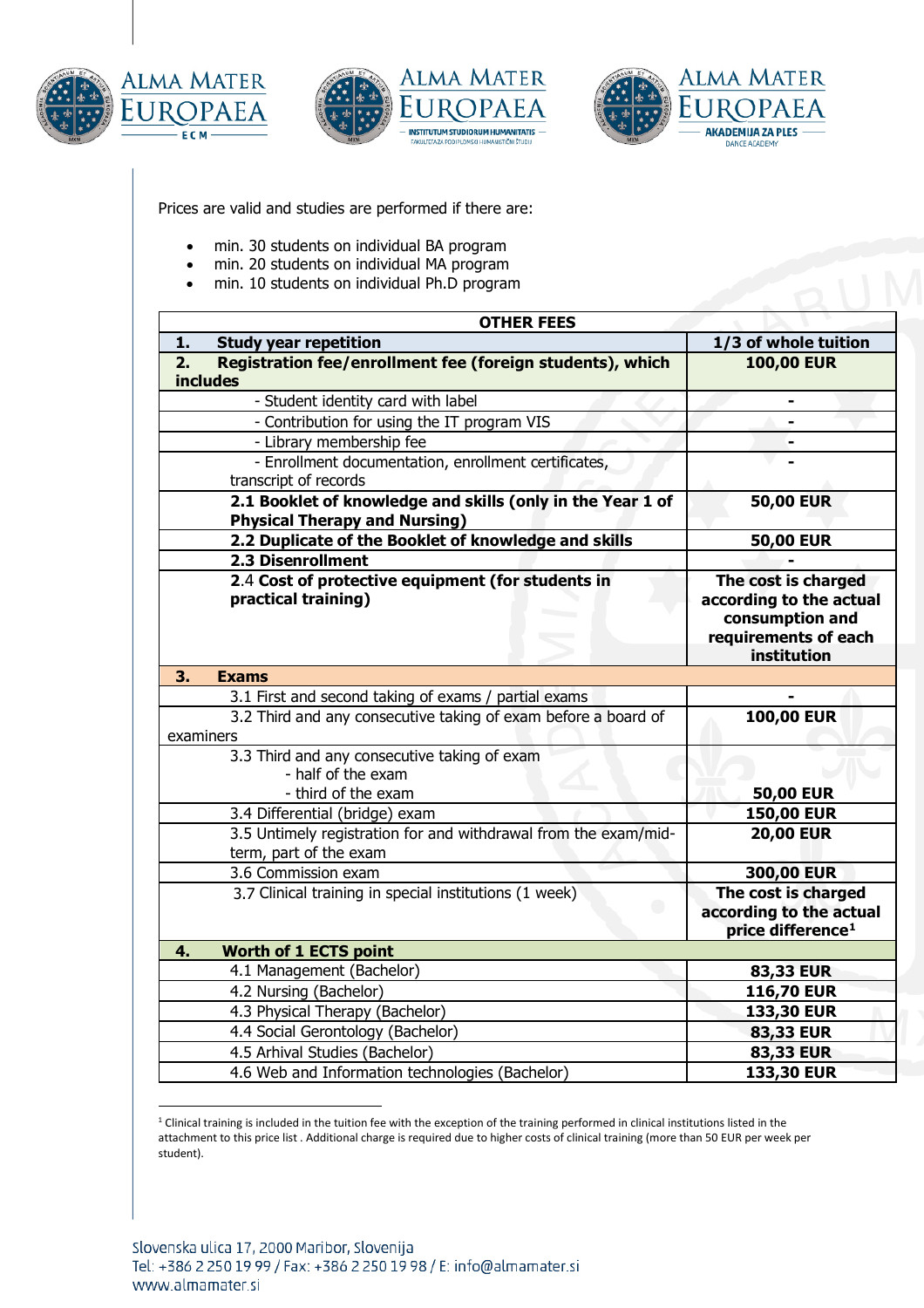







| 4.7 Humanities (Bachelor)                                                                            | 83,33 EUR                                                                     |
|------------------------------------------------------------------------------------------------------|-------------------------------------------------------------------------------|
| 4.8 Health Sciences (Master)                                                                         | 100,00 EUR                                                                    |
| 4.9 European Business Studies (Master)                                                               | 100,00 EUR                                                                    |
| 4.10 Management (Master)                                                                             | <b>100,00 EUR</b>                                                             |
| 4.11 Social Gerontology (Master)                                                                     | 100,00 EUR                                                                    |
| 4.12 Environmental studies (Master)                                                                  | <b>100,00 EUR</b>                                                             |
| 4.13 Archival studies and Records Management (Master)                                                | <b>100,00 EUR</b>                                                             |
| 4.14 Humanities (Master)                                                                             | <b>100,00 EUR</b>                                                             |
| 4.15 Social Gerontology (Ph.D.)                                                                      | 133,30 EUR                                                                    |
| 4.15a Online science and technologies                                                                | 100,00 EUR                                                                    |
| 4.15b Dance science studies                                                                          | 41,66 EUR                                                                     |
| 4.16 Strategic Communication Management (Ph.D.)                                                      |                                                                               |
|                                                                                                      | 133,30 EUR                                                                    |
| 4.17 Project Management (Ph.D.)                                                                      | <b>100,00 EUR</b>                                                             |
| 4.18 Humanities (Ph.D.)                                                                              | 133,30 EUR                                                                    |
| 4.19 Physical Therapy (Ph.D.)                                                                        | 133,30 EUR                                                                    |
| 4.20 Archival Sciences (Ph.D.)                                                                       | 133,30 EUR                                                                    |
| 5.<br><b>Costs for persons without status</b>                                                        |                                                                               |
| 5.1 Differential (bridge) exam                                                                       | <b>150,00 EUR</b>                                                             |
| 5.2 Exam <sup>2</sup>                                                                                | <b>Proportional share of</b><br>the tuition,<br>considering ECTS<br>worth $3$ |
| 5.3 Registration fee                                                                                 | <b>100,00 EUR</b>                                                             |
| 5.4 Clinical training (1 week)                                                                       | <b>100,00 EUR</b>                                                             |
| 5.5 Issuing a certificate for completed exams or achieved average<br>grade                           | <b>10,00 EUR</b>                                                              |
| 5.6 Issuing a confirmation of enrollment                                                             | <b>10,00 EUR</b>                                                              |
| 5.7 Issuing a study withdrawal form signed by the president of<br>Alma Mater                         | <b>50,00 EUR</b>                                                              |
| 5.8 Issuing other certificates                                                                       | <b>20,00 EUR</b>                                                              |
| 5.9 issuing other certificates in foreign language                                                   | <b>50,00 EUR</b>                                                              |
| 6.<br>Requests and applications for issuing rulings and resolutions                                  |                                                                               |
| 6.1 Application for recognition of exams completed elsewhere                                         | 500,00 EUR                                                                    |
| 6.2 Application for clinical practice recognition or informal<br>knowledge completed elsewhere       | 500,00 EUR                                                                    |
| 6.3 Application for study year repetition                                                            | -                                                                             |
| 6.4 Request for conditional enrollment in one year further up                                        | <b>100,00 EUR</b>                                                             |
| 6.5 Request for extending year                                                                       | <b>50,00 EUR</b>                                                              |
| 6.6 Issuing a certificate of authenticy of issued documents signed<br>by the president of Alma Mater | <b>50,00 EUR</b>                                                              |
| 6.7 Issuing of approved curriculum                                                                   | <b>10,00 EUR</b>                                                              |
| 6.8 Request for prolonging the validity of thesis proposal                                           | <b>100,00 EUR</b>                                                             |
| 6.9 Aplication for enrollment in a higher year                                                       | 500,00 EUR                                                                    |

<sup>&</sup>lt;sup>2</sup> Inlcudes seminars/lab work, clinical exercises and two attempts at exam.

<span id="page-3-1"></span><span id="page-3-0"></span> $^3$  Implementation of the subject is calculated in a way that the tutition fee for 1 year is divided by 60 (ECTS) and multiplied with the number of ECTS points for that particular subject